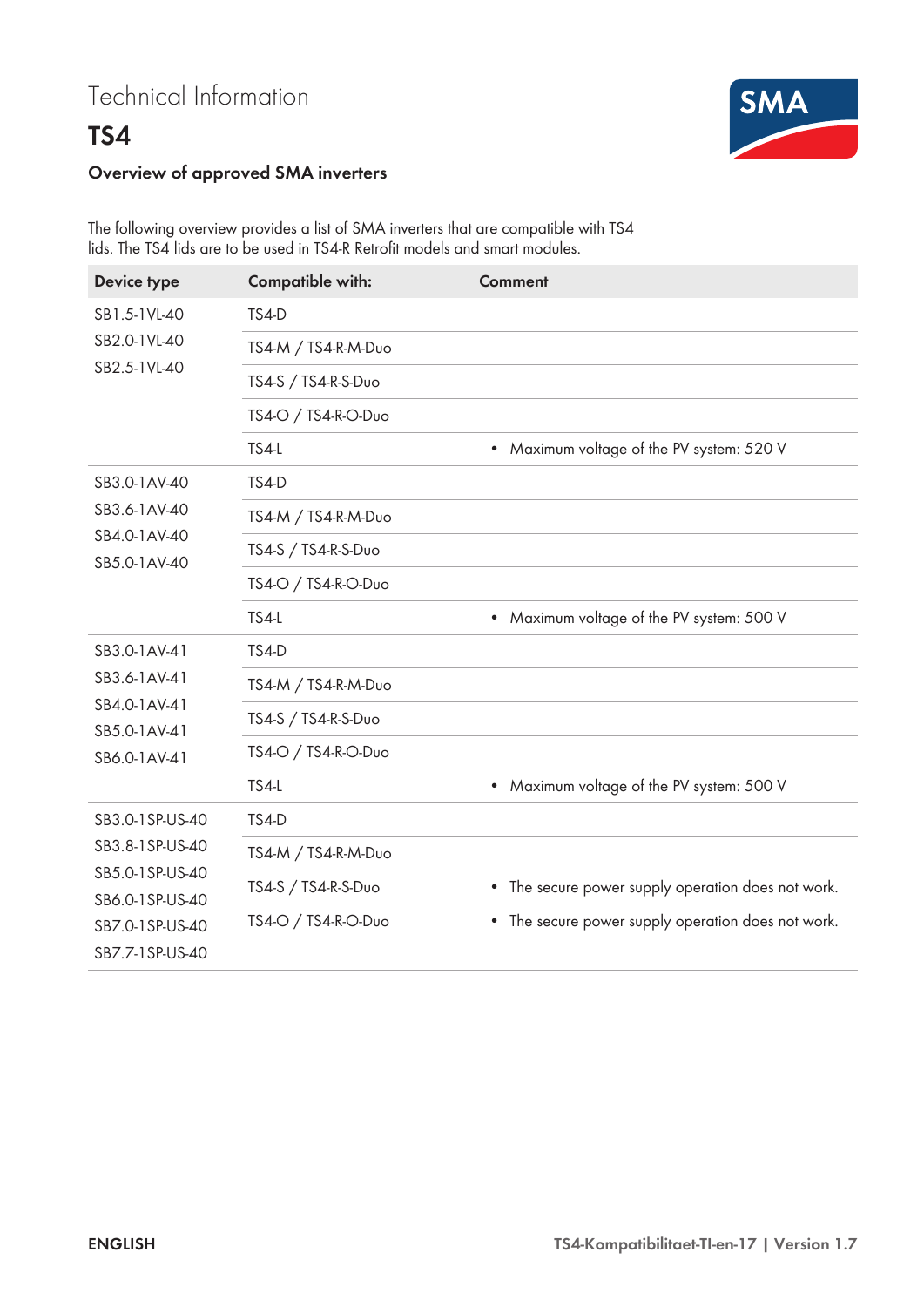| <b>Device type</b>                                                                                                                                   | <b>Compatible with:</b> | <b>Comment</b>                                                                                                                                                                                                                                               |
|------------------------------------------------------------------------------------------------------------------------------------------------------|-------------------------|--------------------------------------------------------------------------------------------------------------------------------------------------------------------------------------------------------------------------------------------------------------|
| SB3.0-1TP-US-41<br>SB3.0-1SP-US-41<br>SB3.8-1TP-US-41<br>SB3.8-1SP-US-41<br>SB5.0-1TP-US-41<br>SB5.0-1SP-US-41<br>SB6.0-1TP-US-41<br>SB6.0-1SP-US-41 | TS4-D                   |                                                                                                                                                                                                                                                              |
|                                                                                                                                                      | TS4-M / TS4-R-M-Duo     |                                                                                                                                                                                                                                                              |
|                                                                                                                                                      | TS4-S / TS4-R-S-Duo     | The secure power supply operation does not work.<br>$\bullet$                                                                                                                                                                                                |
|                                                                                                                                                      | TS4-O / TS4-R-O-Duo     | The secure power supply operation can be enabled<br>$\bullet$<br>if the secure power supply module has been<br>installed according to the technical information<br>"TECHN_SPS-SwitchwTS4-H-en". This document can<br>be found at http://www.SMA-America.com. |
| SB7.0-1TP-US-41                                                                                                                                      | TS4-R-F-42              | The secure power supply operation does not work.<br>$\bullet$                                                                                                                                                                                                |
| SB7.0-1SP-US-41<br>SB7.7-1TP-US-41<br>SB7.7-1SP-US-41                                                                                                |                         | The inverter of the SB-US-41 series are only<br>$\bullet$<br>compatible with Sunspec-certified TS4 devices.                                                                                                                                                  |
| SB 3000TL-US-22                                                                                                                                      | TS4-D                   |                                                                                                                                                                                                                                                              |
| SB 3800TL-US-22<br>SB 4000TL-US-22<br>SB 5000TL-US-22<br>SB 6000TL-US-22<br>SB 7000TL-US-22<br>SB 7700TL-US-22                                       | TS4-M / TS4-R-M-Duo     |                                                                                                                                                                                                                                                              |
|                                                                                                                                                      | TS4-S / TS4-R-S-Duo     | The secure power supply operation does not work.<br>$\bullet$                                                                                                                                                                                                |
|                                                                                                                                                      | TS4-O / TS4-R-O-Duo     | The secure power supply operation does not work.<br>٠                                                                                                                                                                                                        |
| SB 3500TL-JP-22/MP                                                                                                                                   | TS4-D                   |                                                                                                                                                                                                                                                              |
| SB 4500TL-JP-22/MP                                                                                                                                   | TS4-M / TS4-R-M-Duo     |                                                                                                                                                                                                                                                              |
| SB 5400TL-JP-22/MP                                                                                                                                   | TS4-S / TS4-R-S-Duo     |                                                                                                                                                                                                                                                              |
|                                                                                                                                                      | TS4-O / TS4-R-O-Duo     |                                                                                                                                                                                                                                                              |
|                                                                                                                                                      | <b>TS4-L</b>            |                                                                                                                                                                                                                                                              |
| STP 5000TL-20                                                                                                                                        | TS4-D                   |                                                                                                                                                                                                                                                              |
| STP 6000TL-20                                                                                                                                        | TS4-M / TS4-R-M-Duo     |                                                                                                                                                                                                                                                              |
| STP 7000TL-20<br>STP 8000TL-20                                                                                                                       | TS4-S / TS4-R-S-Duo     |                                                                                                                                                                                                                                                              |
| STP 9000TL-20                                                                                                                                        | TS4-O / TS4-R-O-Duo     |                                                                                                                                                                                                                                                              |
| STP 10000TL-20<br>STP 12000TL-20                                                                                                                     | TS4-L                   | Maximum voltage of the PV system: 800 V<br>$\bullet$                                                                                                                                                                                                         |
| STP3.0-3AV-40                                                                                                                                        | TS4-D                   |                                                                                                                                                                                                                                                              |
| STP4.0-3AV-40<br>STP5.0-3AV-40<br>STP6.0-3AV-40<br>STP8.0-3AV-40<br>STP10.0-3AV-40                                                                   | TS4-M / TS4-R-M-Duo     |                                                                                                                                                                                                                                                              |
|                                                                                                                                                      | TS4-S / TS4-R-S-Duo     |                                                                                                                                                                                                                                                              |
|                                                                                                                                                      | TS4-O / TS4-R-O-Duo     |                                                                                                                                                                                                                                                              |
|                                                                                                                                                      | TS4-L                   | Maximum voltage of the PV system: 800 V<br>$\bullet$                                                                                                                                                                                                         |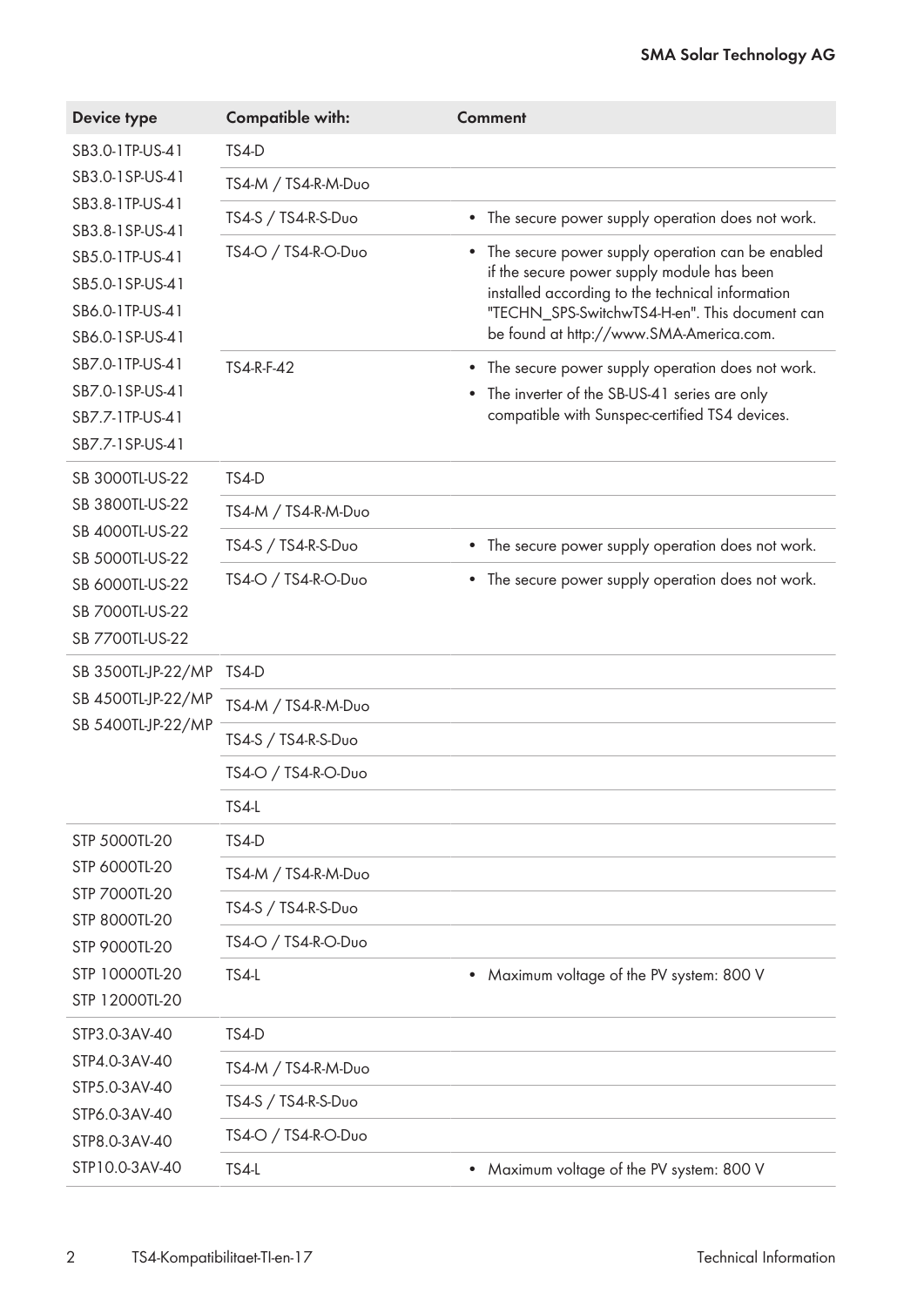## **SMA Solar Technology AG**

| <b>Device type</b>                                                      | <b>Compatible with:</b> | <b>Comment</b>                                                                                               |
|-------------------------------------------------------------------------|-------------------------|--------------------------------------------------------------------------------------------------------------|
| STP 15000TL-30<br>STP 20000TL-30<br>STP 25000TL-30<br>STP 25000TL-JP-30 | TS4-D                   |                                                                                                              |
|                                                                         | TS4-M / TS4-R-M-Duo     |                                                                                                              |
|                                                                         | TS4-S / TS4-R-S-Duo     |                                                                                                              |
|                                                                         | TS4-O / TS4-R-O-Duo     |                                                                                                              |
|                                                                         | TS4-L                   | Maximum voltage of the PV system: 800 V<br>$\bullet$                                                         |
| STP 12000TL-US-10<br>STP 15000TL-US-10                                  | TS4-D                   |                                                                                                              |
|                                                                         | TS4-M / TS4-R-M-Duo     |                                                                                                              |
| STP 20000TL-US-10<br>STP 24000TL-US-10                                  | TS4-S / TS4-R-S-Duo     |                                                                                                              |
| STP 30000TL-US-10                                                       | TS4-O / TS4-R-O-Duo     |                                                                                                              |
|                                                                         | TS4-L                   | Maximum voltage of the PV system: 800 V<br>٠                                                                 |
| STP 10000TLEE-JP-10                                                     | TS4-D                   |                                                                                                              |
| STP 10000TLEE-JP-11                                                     | TS4-M / TS4-R-M-Duo     |                                                                                                              |
|                                                                         | TS4-S / TS4-R-S-Duo     |                                                                                                              |
| STP 50-40                                                               | TS4-D                   |                                                                                                              |
| STP 50-US-40                                                            | TS4-M / TS4-R-M-Duo     |                                                                                                              |
| STP 50-JP-40                                                            | TS4-S / TS4-R-S-Duo     |                                                                                                              |
|                                                                         | TS4-O / TS4-R-O-Duo     |                                                                                                              |
|                                                                         | TS4-L                   | Maximum voltage of the PV system: 800 V<br>$\bullet$                                                         |
| STP 50-US-41                                                            | TS4-D                   |                                                                                                              |
| STP 33-US-41                                                            | TS4-M / TS4-R-M-Duo     |                                                                                                              |
| STP 62-US-41                                                            | TS4-S / TS4-R-S-Duo     |                                                                                                              |
|                                                                         | TS4-O / TS4-R-O-Duo     |                                                                                                              |
|                                                                         | TS4-L                   | Maximum voltage of the PV system: 800 V<br>$\bullet$                                                         |
|                                                                         | TS4-R-F-42              | The inverter of the STP-US-41 series are only<br>$\bullet$<br>compatible with Sunspec-certified TS4 devices. |
| STP 60-10                                                               | TS4-D                   |                                                                                                              |
| STP 60-US-10<br>STP 60-JP-10                                            | TS4-M / TS4-R-M-Duo     |                                                                                                              |
|                                                                         | TS4-S / TS4-R-S-Duo     |                                                                                                              |
|                                                                         | TS4-O / TS4-R-O-Duo     |                                                                                                              |
|                                                                         | TS4-L                   | Maximum voltage of the PV system: 800 V<br>$\bullet$                                                         |